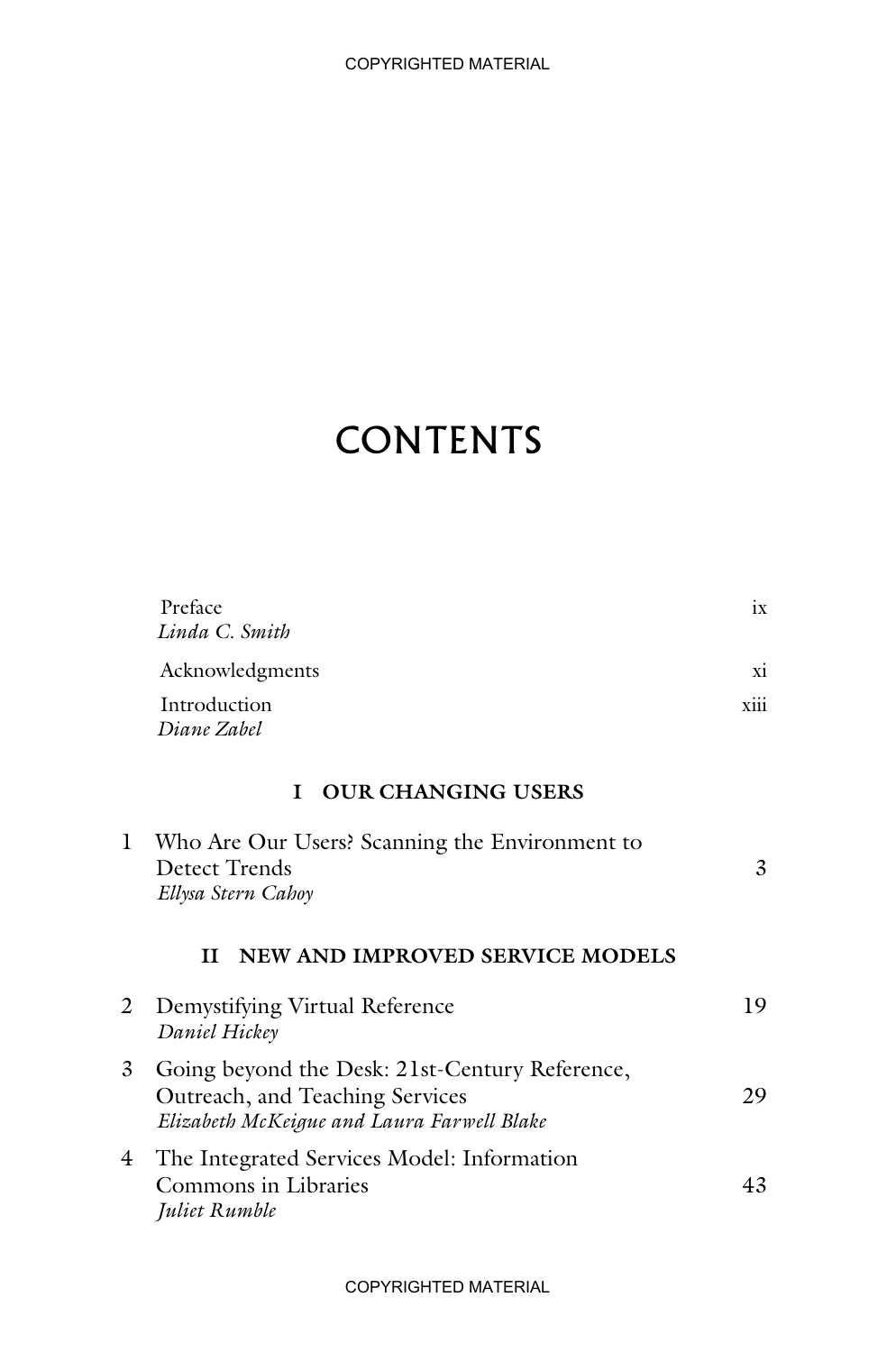## COPYRIGHTED MATERIAL

## vi CONTENTS

| 5  | Librarians in Second Life and Future Virtual Worlds<br>Alexia Hudson                                                                           | 61  |
|----|------------------------------------------------------------------------------------------------------------------------------------------------|-----|
| 6  | An Exploration of the Hybrid Reference Service<br>Model: Keeping What Works<br>Marie L. Radford and Scott Vine                                 | 79  |
|    | NEW AND REVISED ROLES FOR<br>Ш<br>REFERENCE LIBRARIANS                                                                                         |     |
| 7  | The Embedded Academic Librarian<br>Susan Sharpless Smith and Lynn Sutton                                                                       | 93  |
| 8  | <b>Community Reference Work</b><br>James LaRue                                                                                                 | 105 |
| 9  | Contemporary and Future Roles for Readers'<br>Advisory in Public Libraries<br>Barry Trott and Neil Hollands                                    | 117 |
| 10 | Leisure Reading Collections in College and<br>University Libraries: Have Academic Librarians<br>Rediscovered Readers' Advisory?<br>Anne Behler | 133 |
| 11 | Librarian as Marketer: Learning to Promote<br>Reference and Outreach Services<br>Elisabeth Leonard                                             | 143 |
| 12 | Reference Quality: A Primer on Methods and<br>Tools for Assessing Reference Services<br>Julie A. Gedeon and Joseph A. Salem, Jr.               | 155 |
|    | OLD TOOLS/NEW TOOLS: THE ROLE OF<br>$\mathbf{IV}$<br>TECHNOLOGY IN REFERENCE SERVICE                                                           |     |
| 13 | Telephone Reference as the Past and the<br>Future of Library Service<br>M. Kathleen Kern                                                       | 173 |
| 14 | Reconfiguring Reference Services for Mobile Devices<br>Jim Hahn                                                                                | 181 |
| 15 | Using Online Social Networking Tools for<br>Reference and Outreach<br><b>Emily Rimland</b>                                                     | 193 |